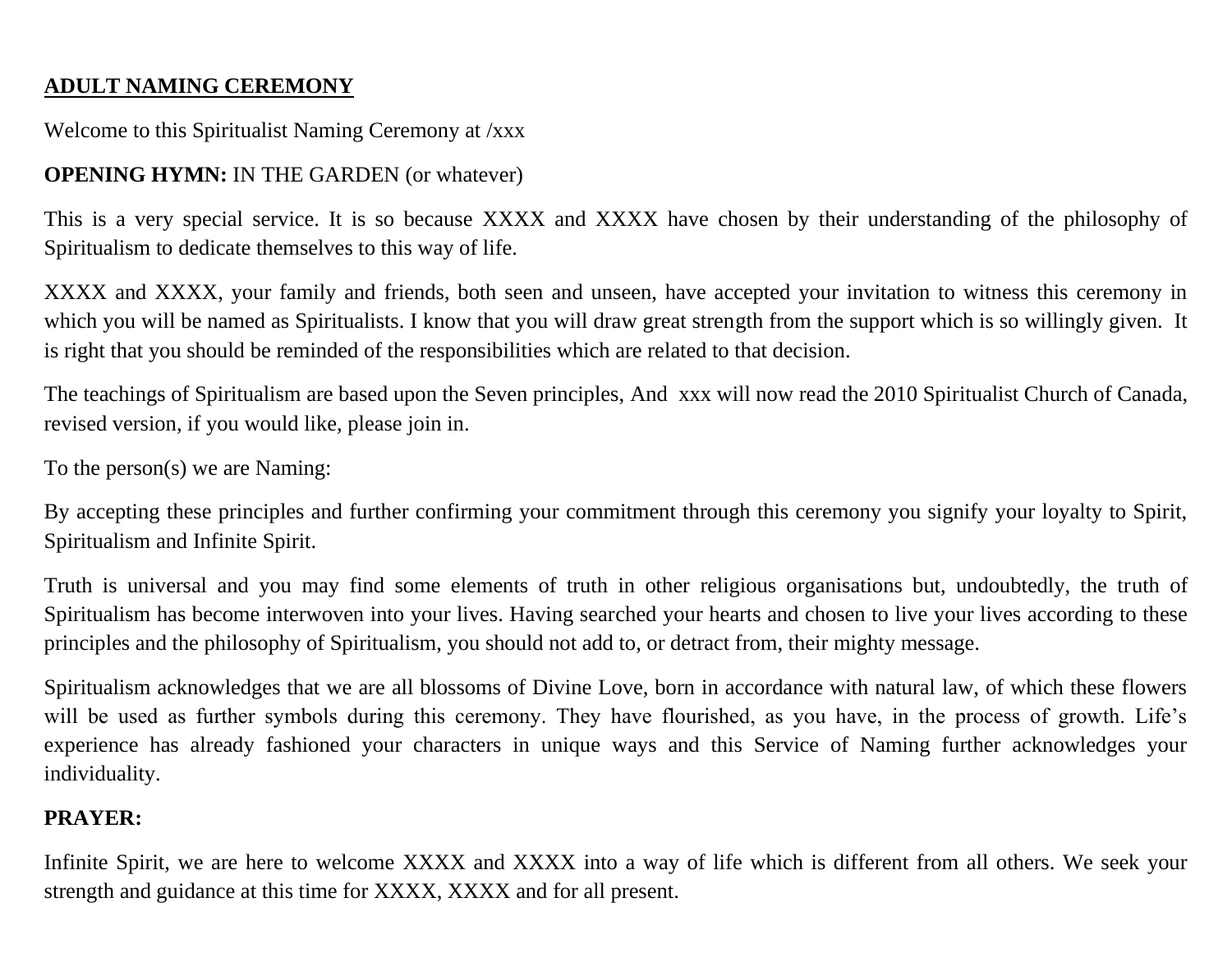Assist us to fulfil our destiny here on earth. Enlarge our vision so that we may appreciate the ever-present power of your love manifesting through our lives. May this love never falter in times of trial or adversity and may XXXX and XXXX increasingly realise the companionship of those from Spirit who have chosen to walk with them.

We, therefore ask that we may all develop the wisdom and ability to use the blessings that are freely given to us, which will nurture our Spiritual growth through life's journey. Amen.

## **NAMING:**

*\_\_\_\_\_\_\_\_\_\_*

In Spiritualism we do not rely upon one or two sponsors alone to help in the Spiritual growth of any individual. I, therefore, ask that each one of you who are close to XXXX and XXXX will accept responsibility towards them.

Your help may be needed on many occasions, so may the solemnity of this Service encourage your caring response to XXXX and XXXX.

Using these flowers - earth's purest gems - as emblems of the beauty which the Creator desires in our hearts I name you (flower name), in addition to the name given to you at birth XXXXXX.

May God bless and shield you, may his Spirit messengers guide you, aid you in trouble, comfort you in sorrow and inspire you to search for truth and may his presence and blessing be with you throughout your life.

# **REPEAT WITH NEXT PERSON IF MORE THAN ONE.**

*<sup>(</sup>Done one at a time if more than one person is being named during this service)*

Having chosen to be named as a Spiritualist, you may be aware that it is our custom to give a spirit name, a name given by those in the world of spirit which has meaning for you, something which may uplift you in times when you feel the need for inner strength and guidance.

I am inspired to give the spirit name of......................to XXXX today because (give explanation of the name and choice of the flower, animal, tree, or whatever was chosen)